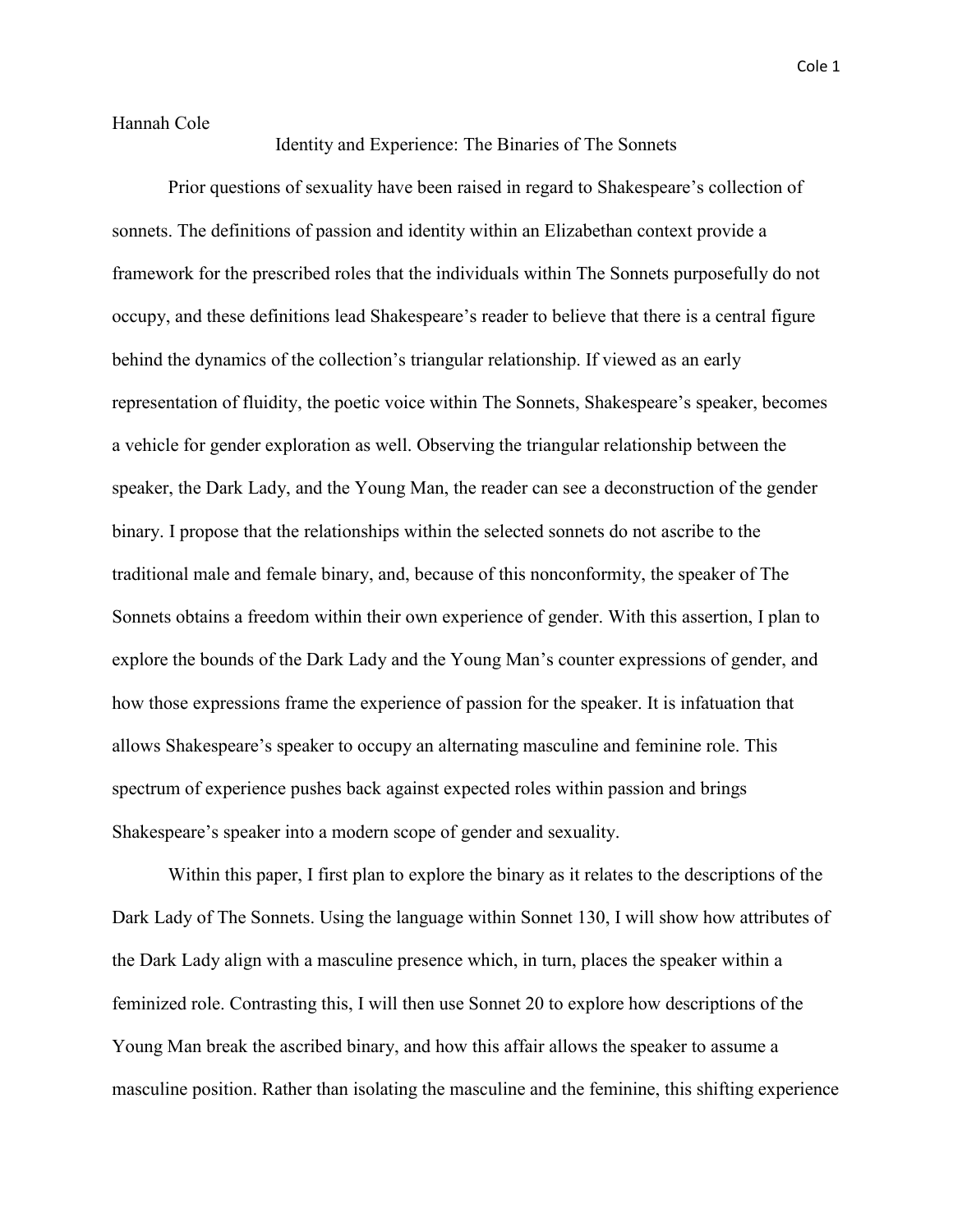reconciles the speaker's passion. My proposal then does not insist that the passion is binary. Rather, the passion within the triangular relationship of The Sonnets emphasizes how traditional male and female roles ultimately break down as identity gives way to infatuation.

The Sonnets' speaker is first drawn, seemingly without any distinct control on his part, to the Dark Lady and Young Man's disruptive identities. The speaker describes himself as a madman as he attempts to transverse both this overwhelming inclination toward passion as well as the nonstandard identities of whom he is attracted to. Within the context of Sonnet 130 and Sonnet 20, however, we can see how the speaker begins to shift his expression of both feminine and masculine attributes. Certainly, it feels as though the speaker journeys into an understanding that the exploration of his passion under these new terms depends on his individual perception. Once the speaker establishes that his attraction to a nonstandard presentation of gender is, in fact, not madness, he is able to occupy a position within these relationships that dismantles his own traditional binary. Furthermore, the speaker's individual transition better communicates how the Dark Lady and Young Man both disrupt the expectations of their gendered roles.

Within this new understanding, the speaker describes how The Dark Lady of The Sonnets breaks free of a traditionally feminine role. Both the Dark Lady's appearance as well as her actions place her outside of this prescribed norm. Within Sonnet 130, Shakespeare's speaker describes the Dark Lady in a fashion that purposefully twists the concept of an ideal or proper feminine love interest:

My mistress' eyes are nothing like the sun Coral is far more red than her lips' red; If snow be white, why then her breasts are dun; If hairs be wires, black wires grow on her head.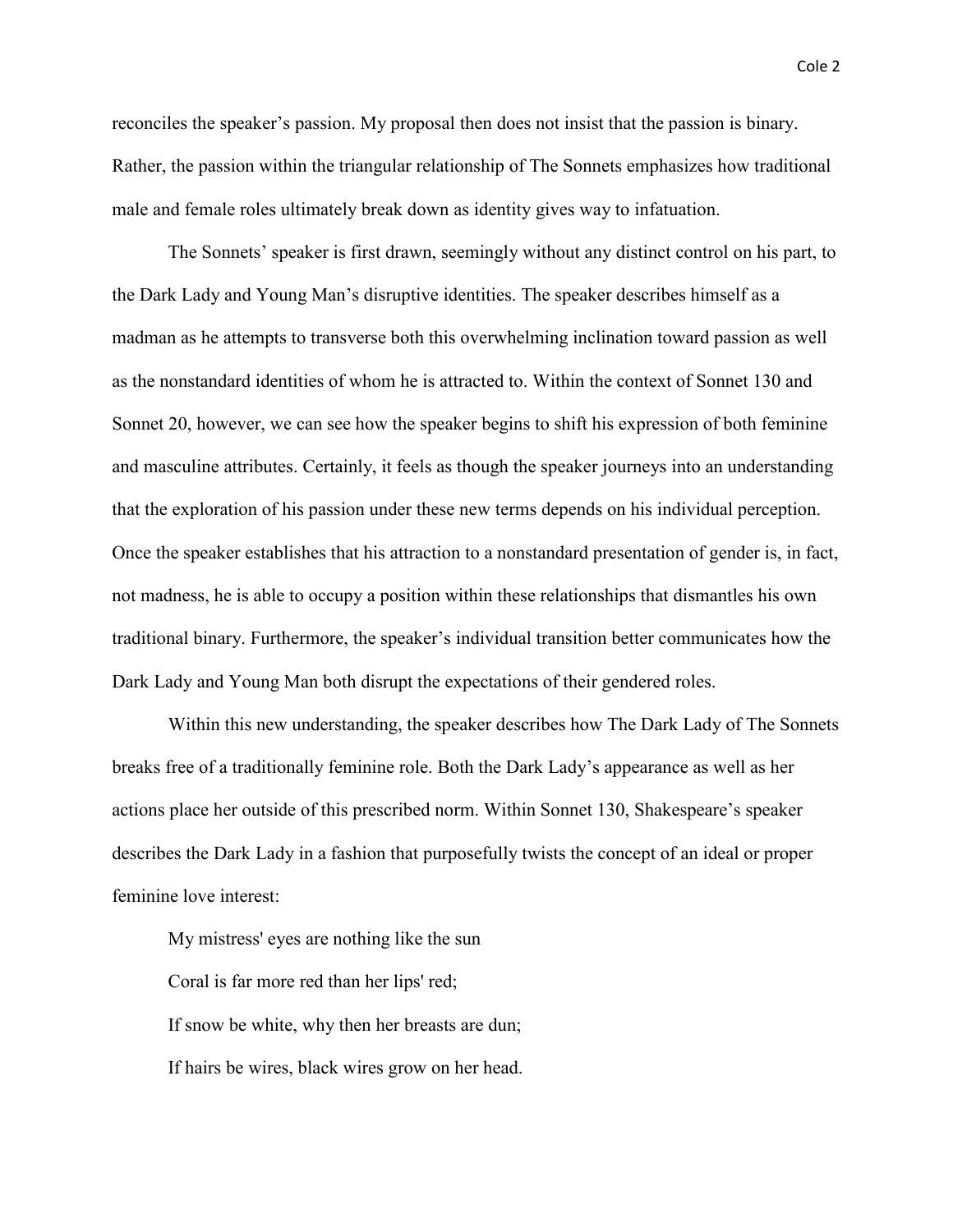I have seen roses damasked, red and white, But no such roses see I in her cheeks; And in some perfumes is there more delight Than in the breath that from my mistress reeks. I love to hear her speak, yet well I know That music hath a far more pleasing sound; I grant I never saw a goddess go; My mistress, when she walks, treads on the ground. And yet, by heaven, I think my love as rare As any she belied with false compare. (S130)

By describing his love as unlike the typical feminine object of desire, the speaker exemplifies how she deconstructs her binary role. Shakespeare crafts a love poem that does not dote on the feminine attributes of the woman. The Dark Lady is not fair nor rosy, but, rather, Shakespeare uses coarse language that forces the reader to understand the nontraditional roughness of her character. The Dark Lady does not demure or flatter. Her presence demands attention in the way a traditionally masculine figure would. This presentation does not inherently suggest that the Dark Lady cannot be categorized as a woman, but, instead, this presentation demonstrates how the speaker sees the Lady outside of the standard or tradition. Discussing the exploration of gender, Butler suggests, "If the inner truth of gender is a fabrication and if a true gender is a fantasy instituted and inscribed on the surface of bodies, then it seems that genders can be neither true nor false" (Butler 10). The Dark Lady then, through the perception of the speaker, does not deny her identity but rather expands past the boundary of that traditional identity. Even as the speaker describes the lady as particularly unladylike, she is still afforded the assignment of her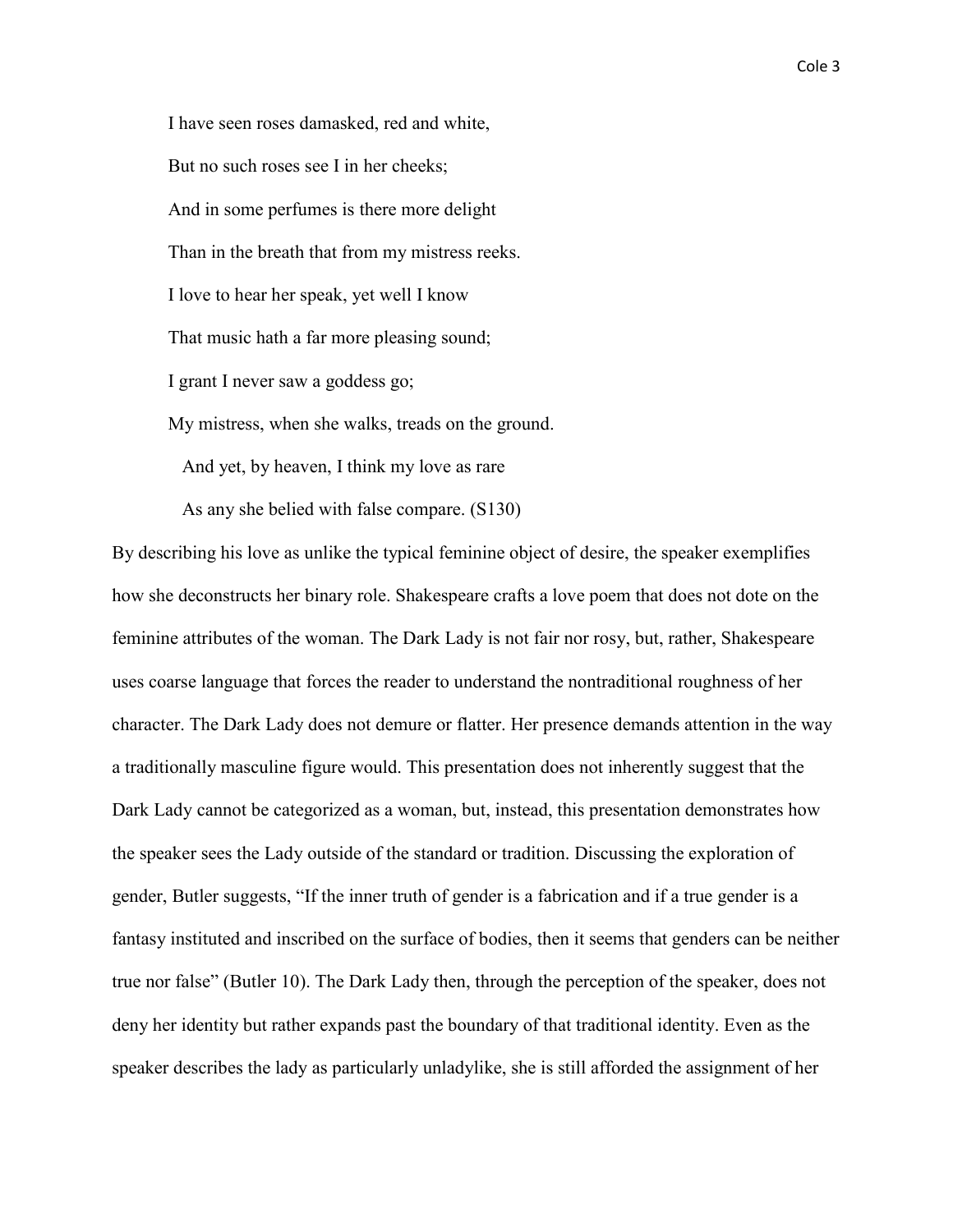womanhood. The Dark Lady is not less than the other women that surround her in this society. In fact, due to the deconstruction of this binary, the speaker of The Sonnets would see her as beyond comparison. This expression of gender sets the Dark Lady apart from the traditional but nonetheless makes her worthy of the speaker's intense infatuation with her.

The expression of the Dark Lady's gender becomes a means to access the passion the speaker feels. Smith claims, "In the sixteenth and early seven-teenth centuries erotic desire itself was felt to be effeminating, regardless of the sex of the bodies a man might desire" (Smith 214) and this link between passion and the feminine comes through the strongest within the sonnets referencing the Dark Lady. Within this affair, the Dark Lady is often painted as a figure that holds power over the speaker. Garrison quotes Sanchez as they propose that the Dark Lady's desire takes on a masculine position as well, "Sanchez argues that 'Shakespeare's poetic language makes legible the cultural work of the stigma attached to women who desire nonmonogamous sex—women who, as it were, desire like men" (Quoted in Garrison 57). If the Dark Lady experiences her desire with masculine categorization, then the comparison presents even more stark as the speaker assumes a feminine role within this pursuit of a relationship. Within Sonnet 130, the speaker brings the Dark Lady down, literally, to the same ground he walks. Rather than his desire culminating as an inaccessible, whimsical fancy, the Dark Lady is solid, present, and the speaker nearly feels pursued by her. By flipping the roles of the affair, where the speaker takes on the feminine position and the Dark Lady acts as his pursuer, the sonnets tie nonconforming gender expression to passion.

The Dark Lady and Young Man share in their perceived need to dismantle their respective expected binaries. Fradenburg describes The Dark Lady as a "disturbance" (Fradenburg 326) to the sonnets that regard the Young Man. However, the Dark Lady's presence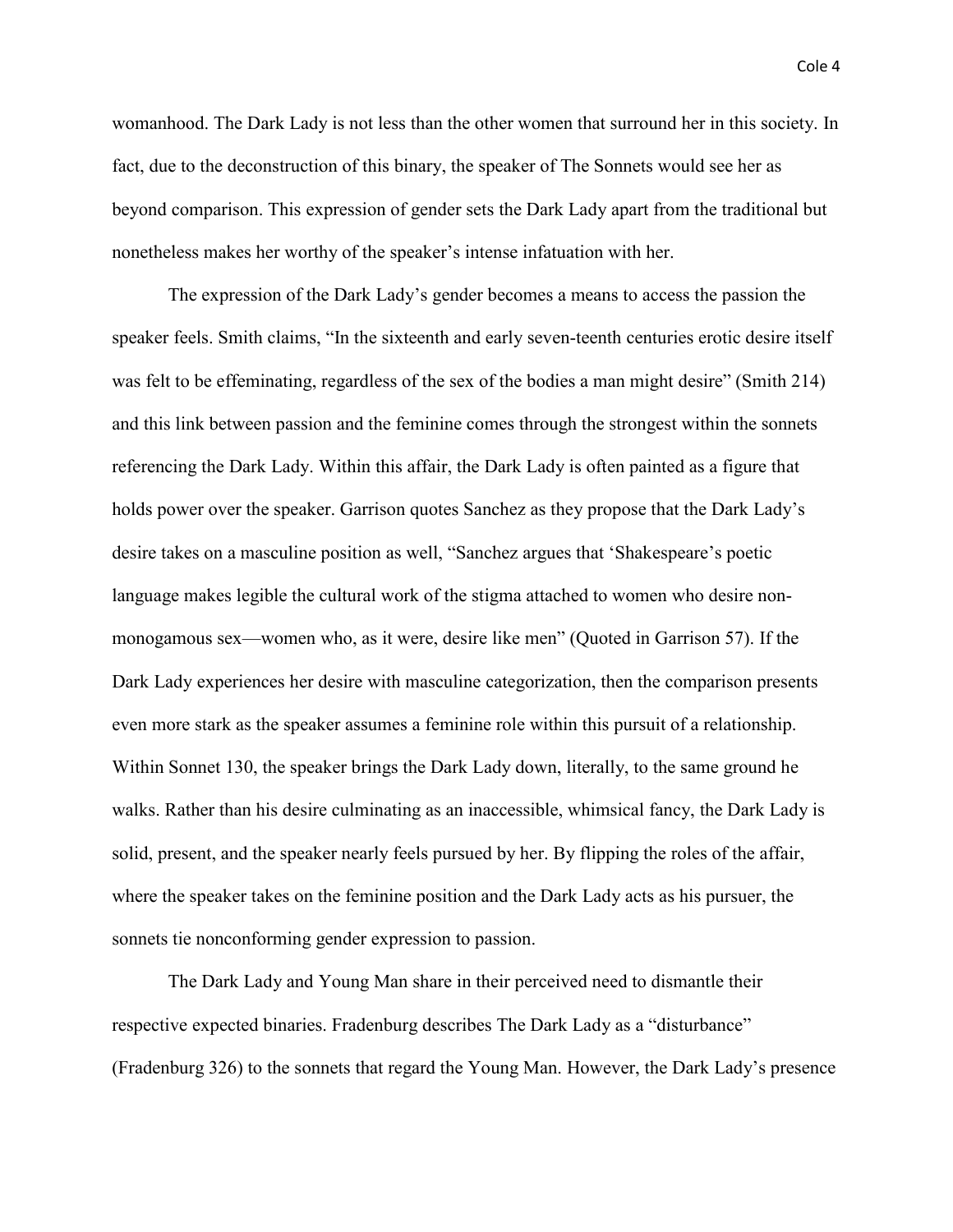does not detract from the prior passion between the speaker and the Young Man. Similarly, this passion is accessed through the alternative experiences of gender and the deconstruction of the male and female binary. The Young Man's presence is not disturbed by the Dark Lady, but rather his gender expression mirrors the attributes later enacted by the Dark Lady. Within Sonnet 20, the reader can observe how Shakespeare's speaker grapples with a man that aligns with a traditionally feminine expression:

A woman's face with Nature's own hand painted Hast thou, the master-mistress of my passion, A woman's gentle heart, but not acquainted With shifting change, as is false woman's fashion, An eye more bright than theirs, less false in rolling, Gilding the object whereupon it gazeth, A man in hue, all hues in his controlling, Which steals men's eyes and women's souls amazeth. And for a woman wert thou first created, Till Nature, as she wrought thee, fell a-doting, And by addition me of thee defeated, By adding one thing to my purpose nothing. But since she prick'd thee out for women's pleasure, Mine be thy love, and thy love's use their treasure. (S20)

Much like the Dark Lady, the speaker outlines the ways the Young Man presses the binds of his gender. The Young Man's expression is seemingly even more stark as the speaker even qualifies him as some blend of "master-mistress." These attributes feminize the Young Man, but, like the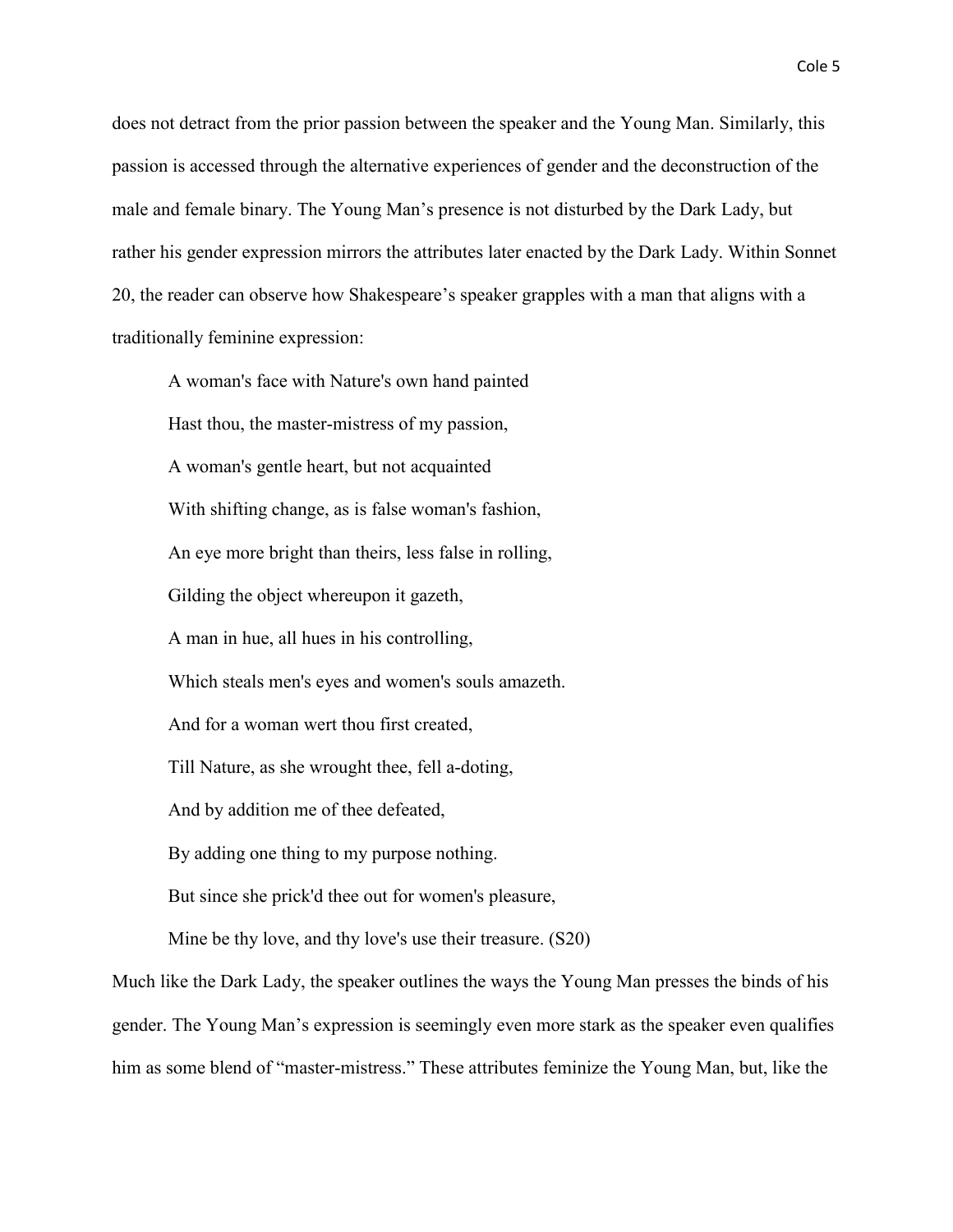Dark Lady, he never is disqualified from his designated gender. Rather he occupies the role of man while he accesses the feminine aspects of his nature. Finnerty claims that The Sonnets possess "a language that encourages 'alternative and competing constructions of gender'" (Finnerty 1) and later claims, "The Sonnets feminize the young man, using a language traditionally associated with women" (Finnerty 4). This feminized language assists in the deconstruction of the Young Man's gender binary. The Young Man's gender expression affords him the feminine comparisons that the Dark Lady never obtains. Finnerty displays this merging of masculine and feminine within the Young Man's expression of identity as he quotes Clarke, "Mary Cowden Clarke noted that the 'tenderness, patience, devotion, and constancy worthy of the gentlest womanhood are conspicuous in combination with a strength of passion and fervor of attachment belonging to manliest manhood'" (Quoted in Finnerty 3). Within Sonnet 20, the Young Man is attuned with nature and possesses the soft lushness that a female object of desire traditionally would. The speaker even expands past the traditional role of the female subject and describes the Young Man as set apart or better in these aspects when compared to his female counterparts. The Young Man is, in effect, performing the feminized gender to a further extent than a woman that ascribes only to her prescribed gender binary. This performance merges with the passion of Sonnet 20 to emphasize the vivid displays of the feminine and the masculine. Where the Dark Lady does not submit to the idealized binary of her sex, the Young Man dominates his feminization as he attracts a passion befitting his retained masculinity.

While the speaker takes on a subordinate and more traditionally feminine role during his affair with the Dark Lady, the affair with the Young Man places the speaker in a more dominant, masculine position. Garrison notes that there is a certain competition or showmanship within the speaker's desire while referencing, "the Young Man's status as an object desired by many"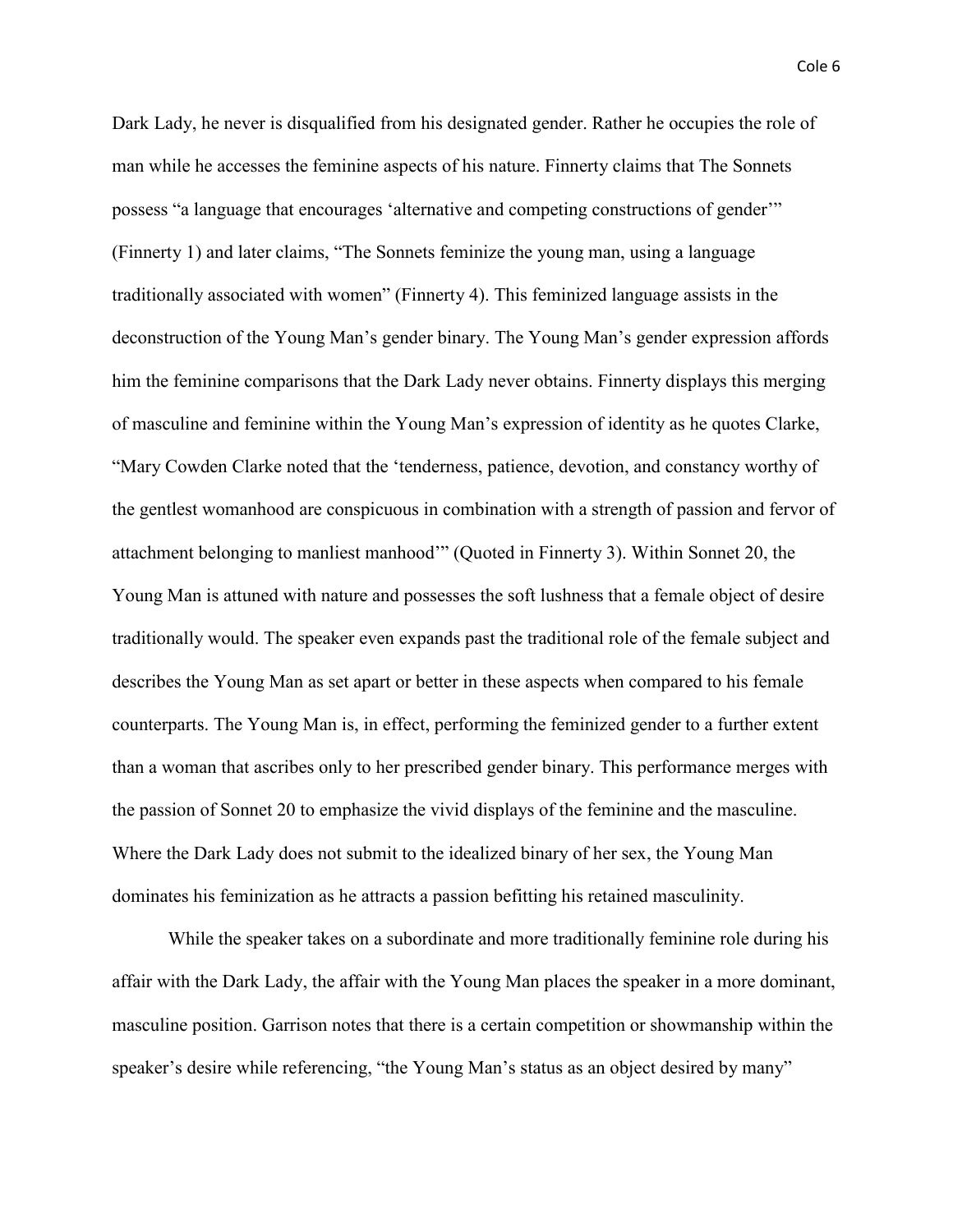(Garrison 71). The speaker's use of "mine" in the final line of Sonnet 20 commands the Young Man's affection. Despite acknowledging that both the speaker's own passion as well as the Young Man's passion should be targeted toward the women that surround them, the speaker still pursues this relationship with the Young Man. The speaker makes the dominate decision to subvert the norm and chooses to enact his masculine position to pursue his affection with this Young Man. This subversion, even as the speaker takes on his expected masculine role, still works to break apart this binary of gender. Butler discusses this intersection between prescribed binary and performed gender:

If gender attributes and acts, the various ways in which a body shows or produces its cultural signification, are performative, then there is no preexisting identity by which an act or attribute might be measured; there would be no true or false, real or distorted acts of gender, and the postulation of a true gender identity would be revealed as a regulatory fiction." (Butler 14)

The relationship among the speaker, the Young Man, and the Dark Lady is intrinsically linked with this performance of gender. When both the Dark Lady and the Young Man break the binary norms of their gender, the speaker is allowed to play with performance as well. Taking on shifting masculine and feminine roles, the speaker's passion exists on a less definable spectrum and ultimately allows the speaker to embark on an exploration of the binary. These exhibitions of passion allow the speaker within the sonnets to explore a more expansive experience. Not limiting himself to the binaries of traditional relationships, the speaker orchestrates a triangulation wherein each party is free to explore their individuality and identity even as they frame their experience around their relationship to one another. Both the Dark Lady and the Young Man break apart their respective traditional binaries, but as this combines with the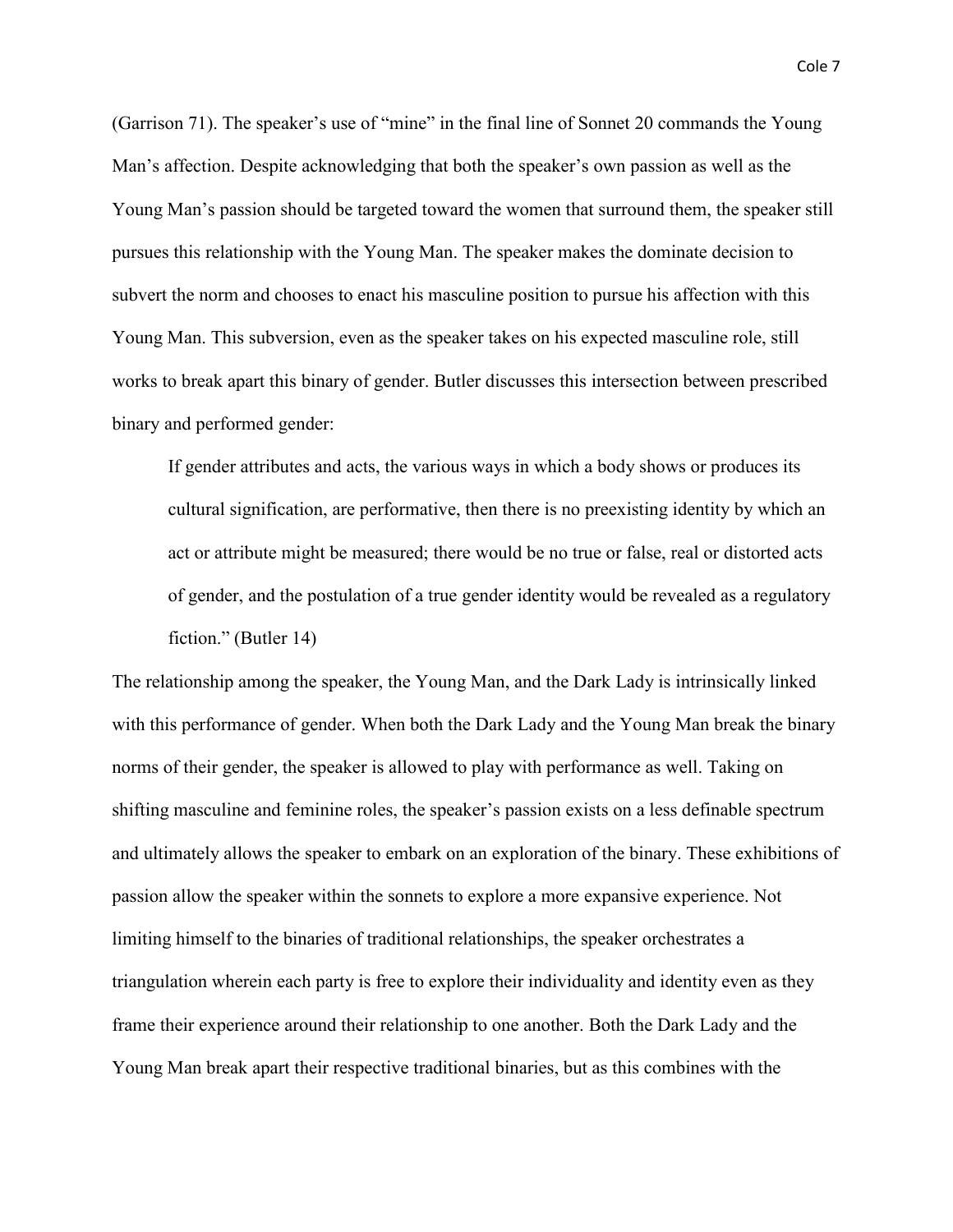passion shared within the triangular relationship it is the speaker that is responsible for the perception of their nonconforming identities.

The speaker is then integral to the passion shared within this triangular relationship, certainly. Additionally, however, the speaker is integral to the Young Man and Dark Lady's attempts to dismantle their binaries. The Sonnets demand a focus on how the speaker receives and processes the objects of his passion as they fit alternative descriptions. The triangular relationship within The Sonnets depends on the speaker's perception of the disrupted standard, and therefore require the speaker to willingly depart on an exploration that abides by the new lack of standard. The Dark Lady could take on a masculine presence or the Young Man could be inclined toward a more feminine experience respectively. However, The Sonnets depend on the affirmation that the speaker sees these individuals as not only valid in their expression but desirable because of those nontraditional aspects of their identities. The sense of merging identities, then, contributes toward the blur of binary and shared passion within The Sonnets. Garrison suggests Shakespeare's sonnets require "desire to be fluid" (Garrison 53) and this fluidity reflects back upon the speaker's point of view. Desire and passion become something the speaker may experiment and play with as the Dark Lady and Young Man, as well as their embrace of nontraditional expressions of gender, respond to this infatuation.

As this shared passion and deconstructed binaries are so intertwined, I propose that the individuals within The Sonnets experience passion because of their ability to explore outside the scope of their prescribed binary. The triangular relationship depends on this initial deconstruction of the male and female binary. Even as this relationship develops along different variations of seduction and temptation, the speaker, Young Man, and Dark Lady all return to the perception of their identity as well as their individuality.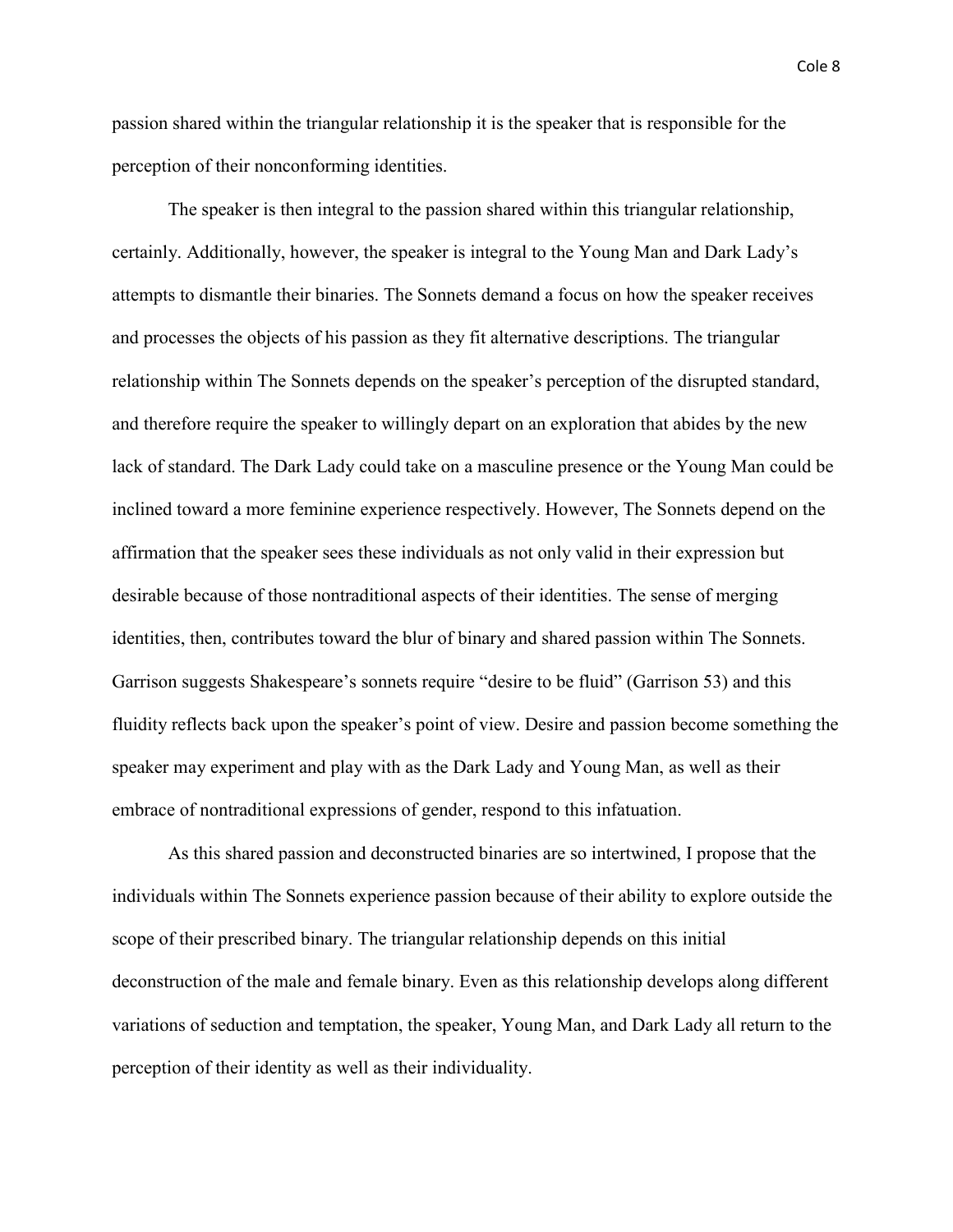Cole 9

The Sonnets, then, communicate a reconstructed standard, in fact a lack of required standard, and Shakespeare's collection stands as testament to these alternative explorations. It is the Dark Lady who does not limit herself by the basis of her gender and allows her masculinity to flourish. It is the Young Man who is desired because of his femininity rather than despite it. And it is the speaker strategically shifting with the new definitions of these relationships. Each individual within the triangular relationship of The Sonnets pushes the bounds of their gender binary and the effect this dismantled lack of limit has on the passion experienced in their relationships. All figures within The Sonnets, the speaker, Young Man, and Dark Lady blur the lines of the binary and, through this, emerge with the experience of their passion.